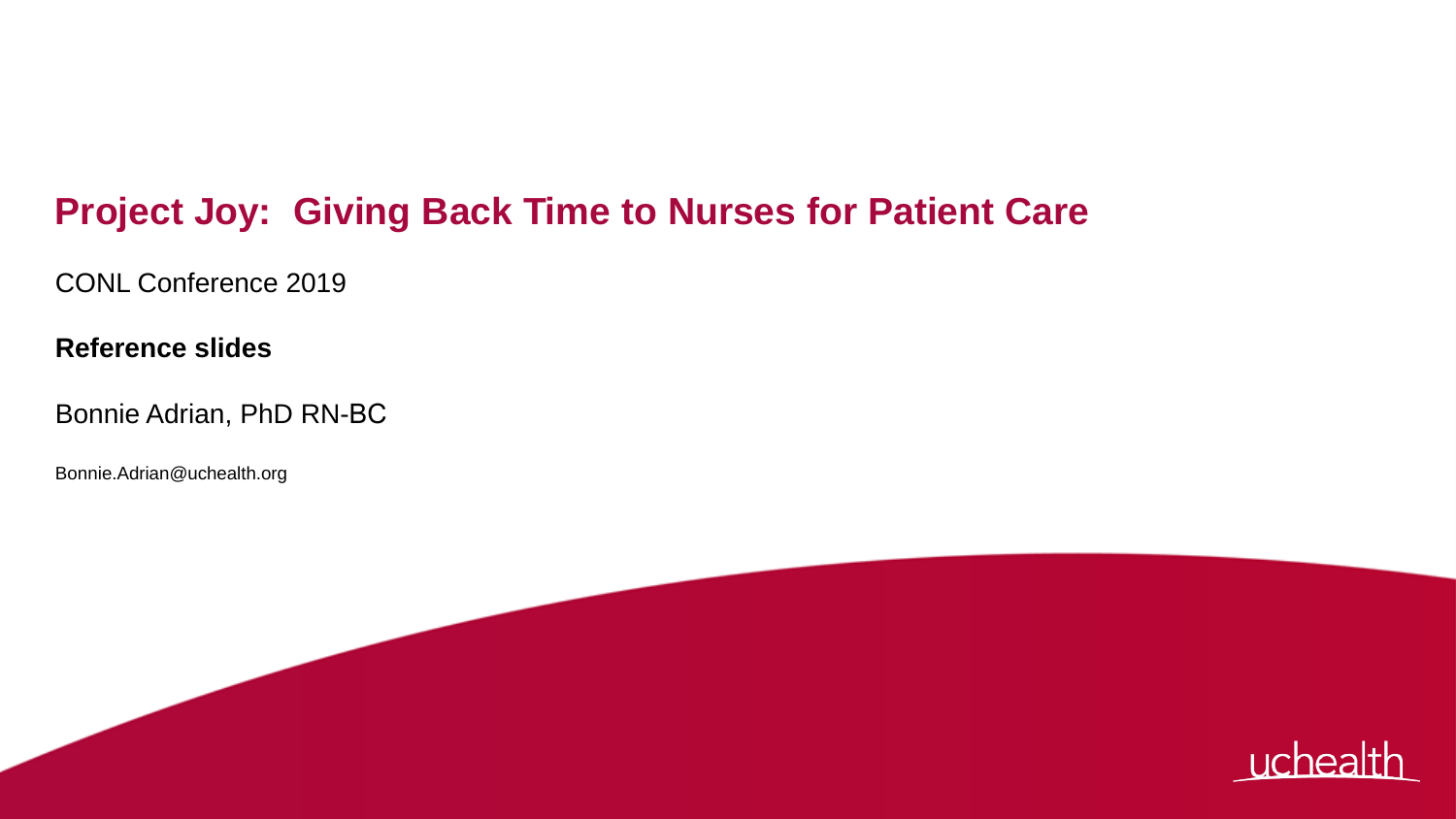**Burnout at its deepest level is….the sum total of hundreds and thousands of tiny betrayals of purpose, each one so minute that it hardly attracts notice. When a great ship steams across the ocean, even tiny ripples can accumulate over time, precipitating a dramatic shift in course.**

- Richard Gunderman MD PhD in *The Atlantic*

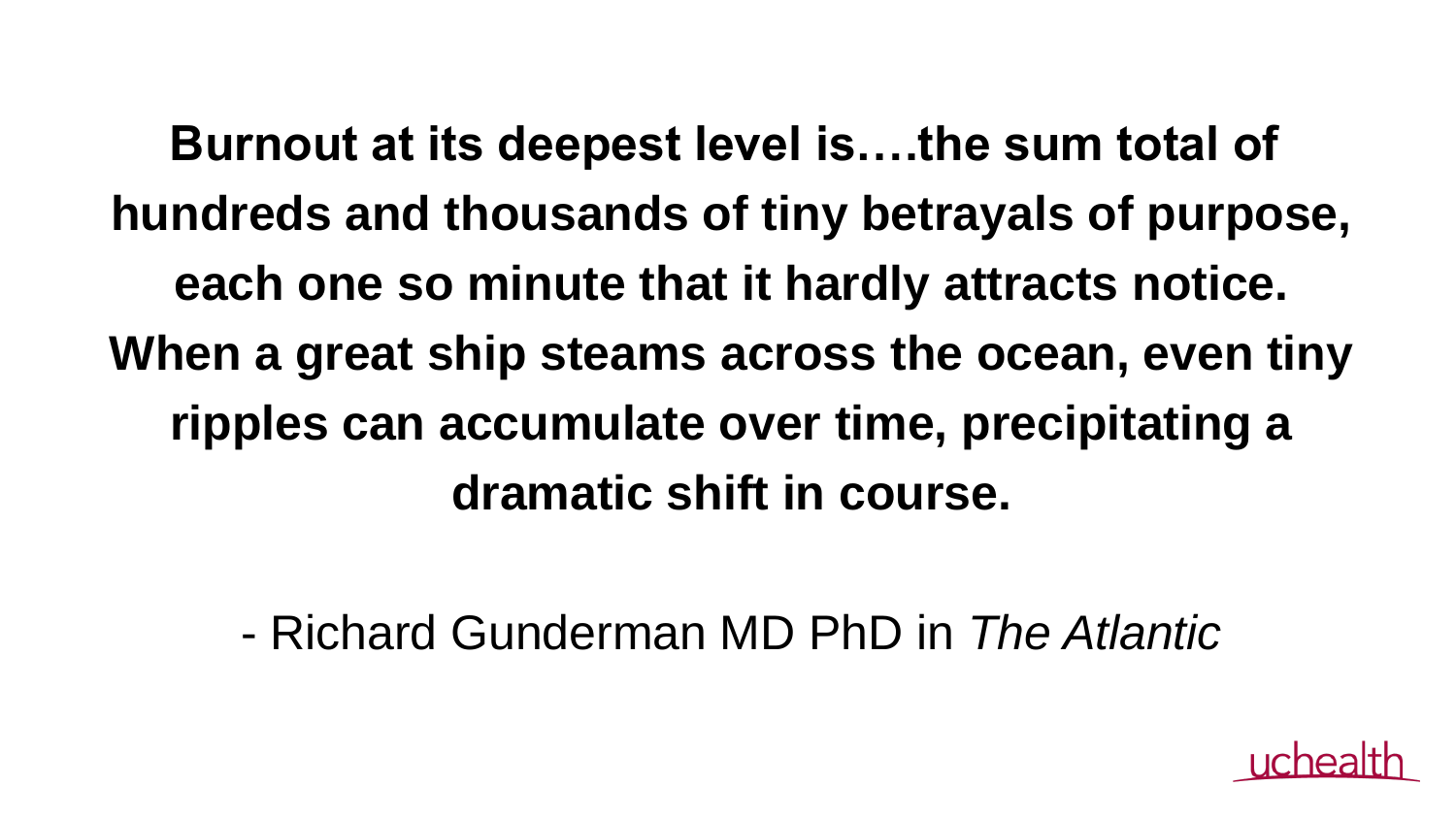#### **Nursing Knowledge: Big Data Science Initiative**

To develop a roadmap for achieving sharable and comparable nurse-sensitive data and to ensure the timely adoption of big data methodologies across all of nursing's domains.



#### **SCHOOL OF NURSING**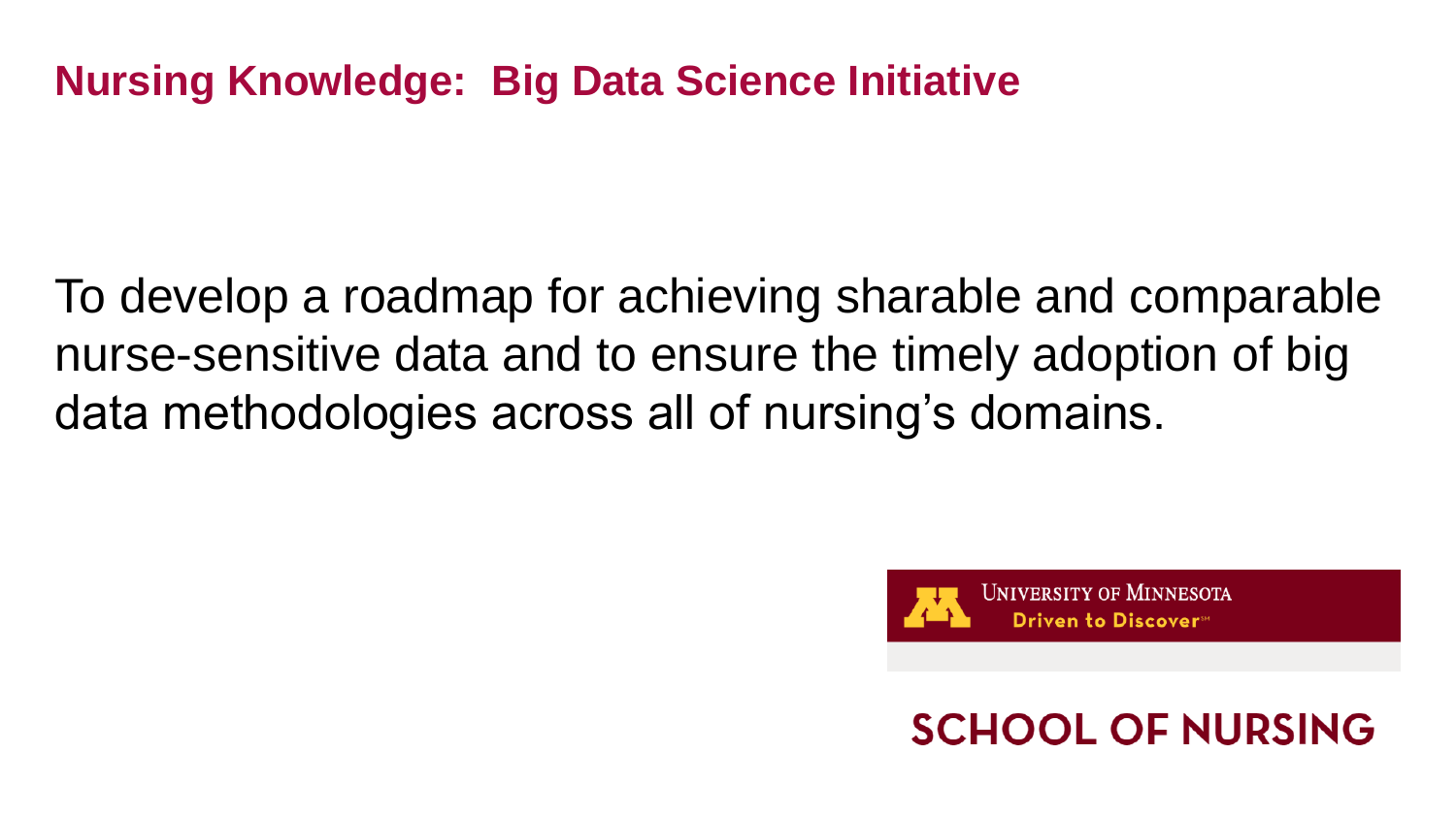**Objective Data from EHR Vendor 1000+ distinct RNs 27,000+ shifts**

> >30% of UCHealth Acute Care RN 12 hour shift is spent in the EHR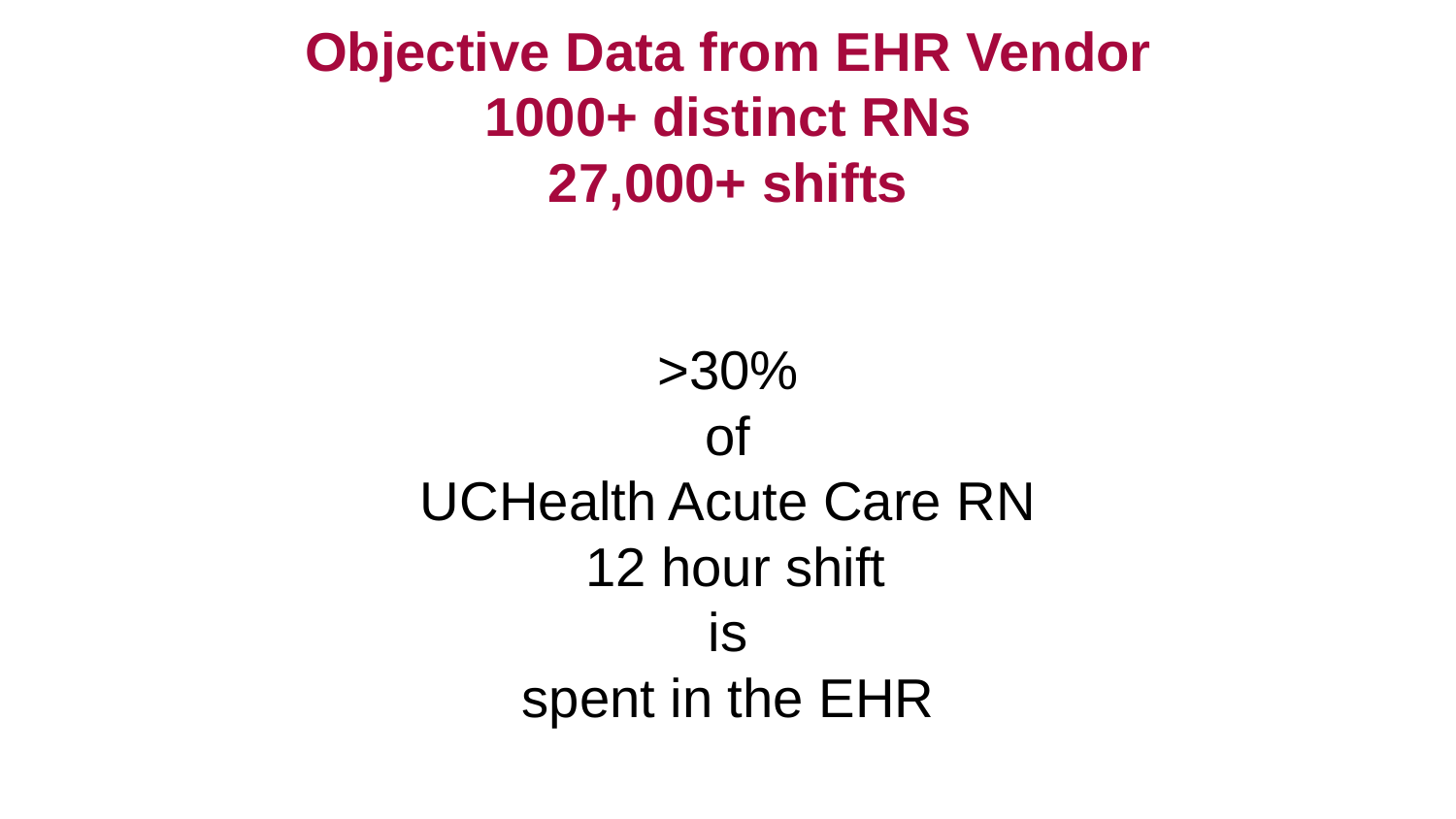# **Project Joy Focus**

• Quality of clinical communication in Epic

• Capture what is meaningful, accurate, and necessary

• Right size documentation time and effort

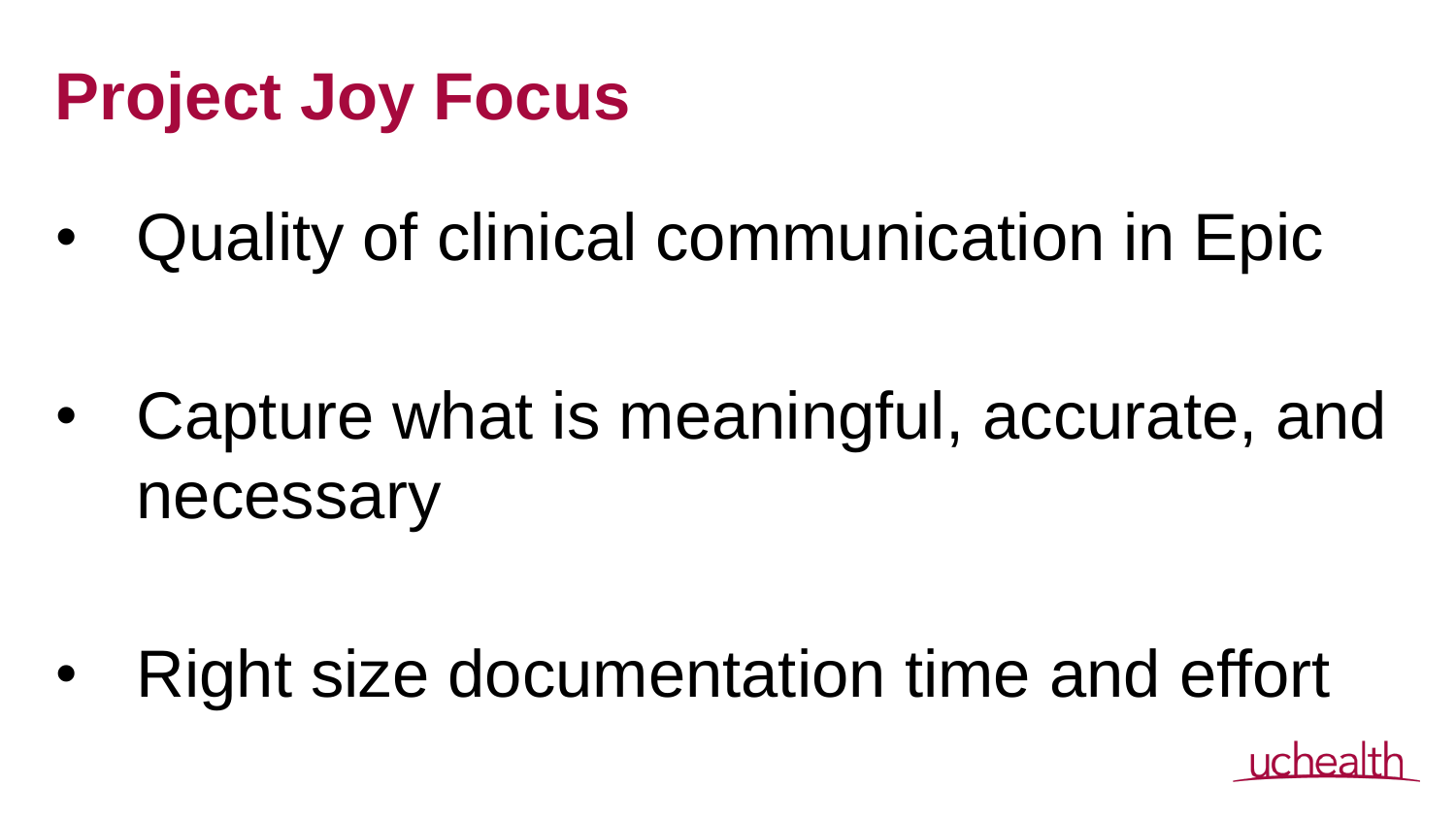**Care Plans Interventions Discharge Admission I/Os Flowsheets Notes Physical Assessment Vital Signs Risk Assessments Patient Education Orders Treatment Team Reports RN LDAs**

**CNA Banner Emergency Labor and Delivery Ante/Postpartum Medical-Surgical ICU Stepdown Procedural Areas**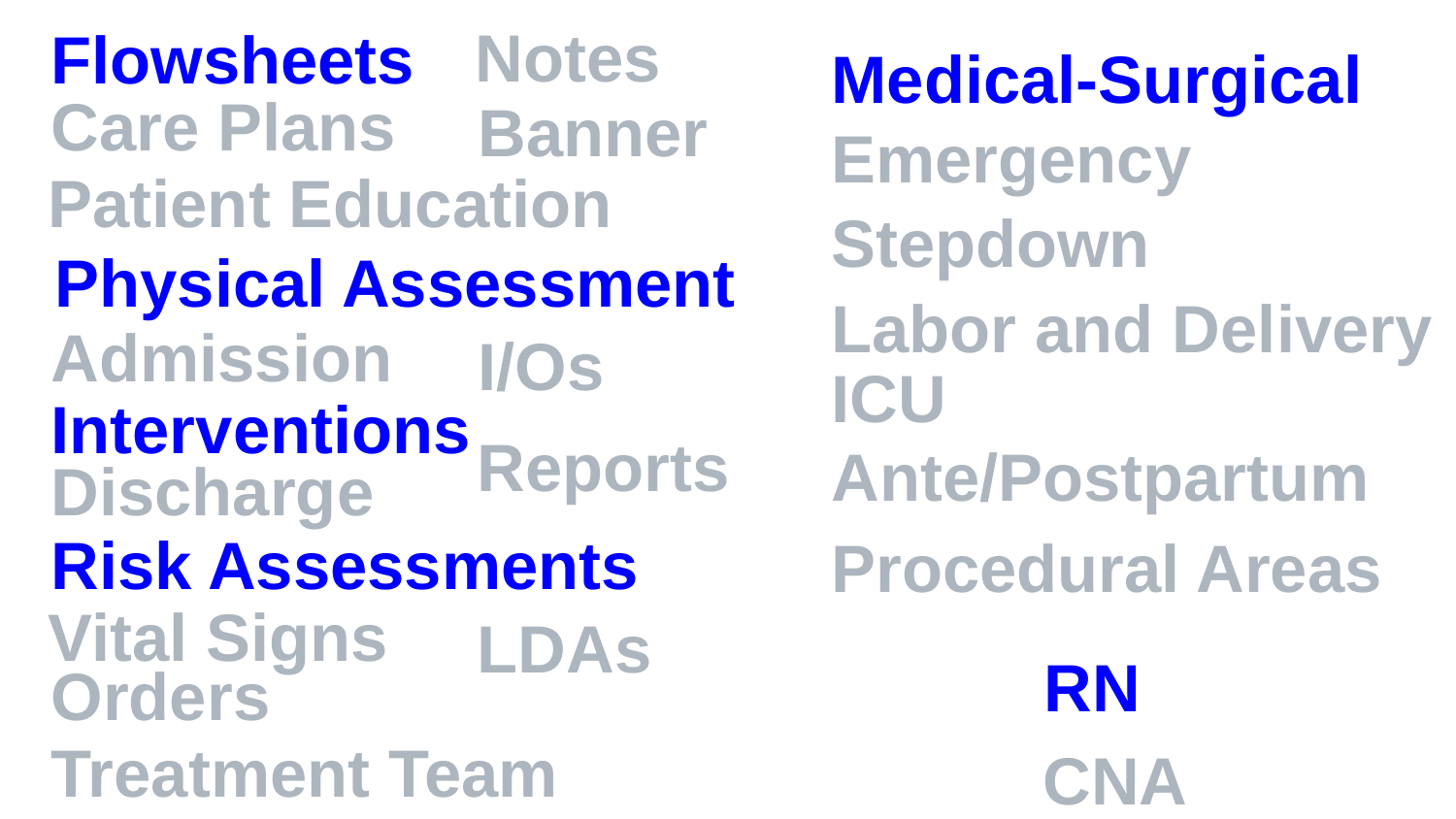#### **Decrease in default flowsheet rows**



Licheal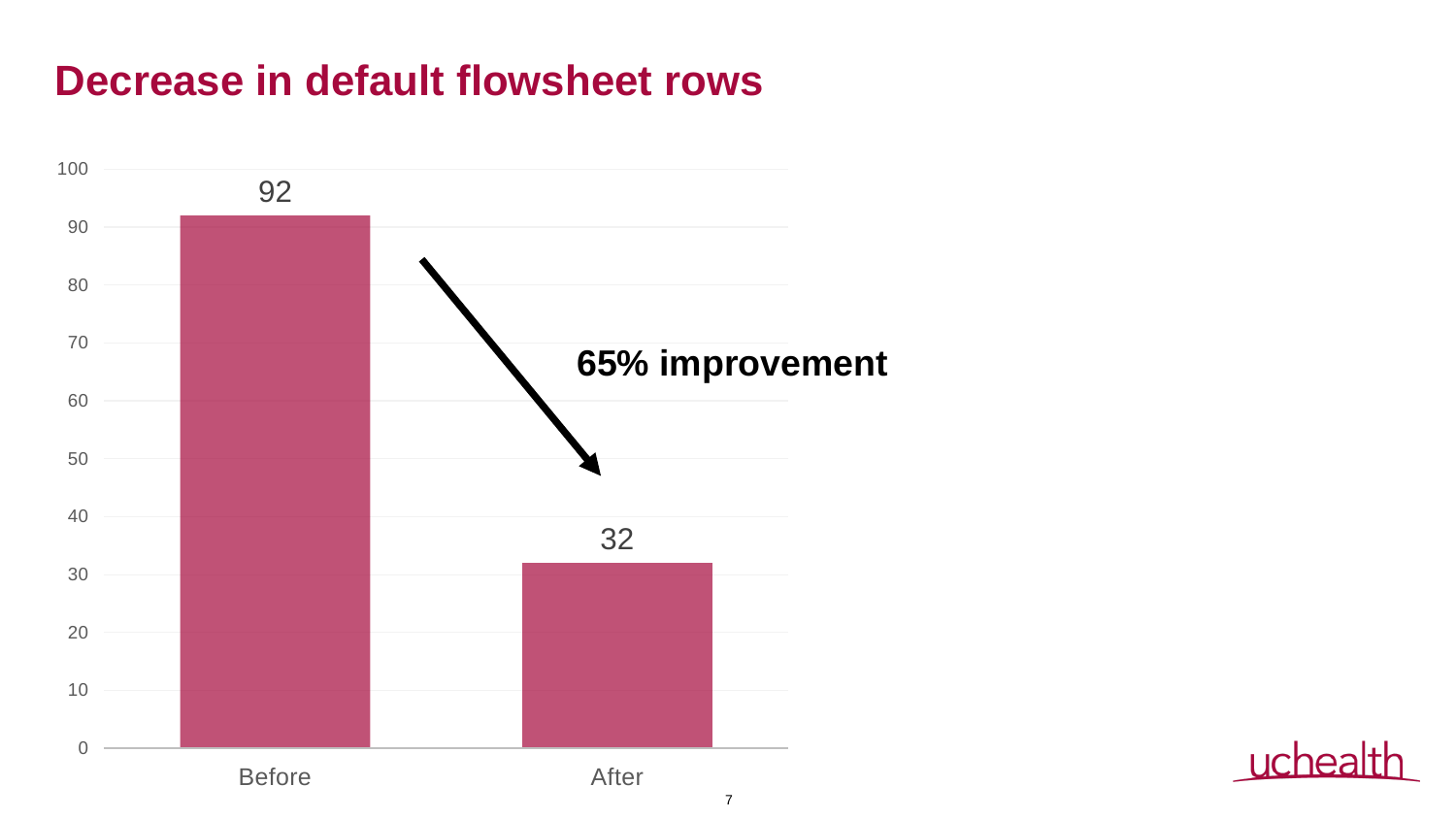### **Not just reducing clutter. More like adding a custom closet organization system.**

471 rows pre-Joy

- 204 rows
- + 65 new rows
- + more logical to the RN
- + deployed functionality
- = Joy



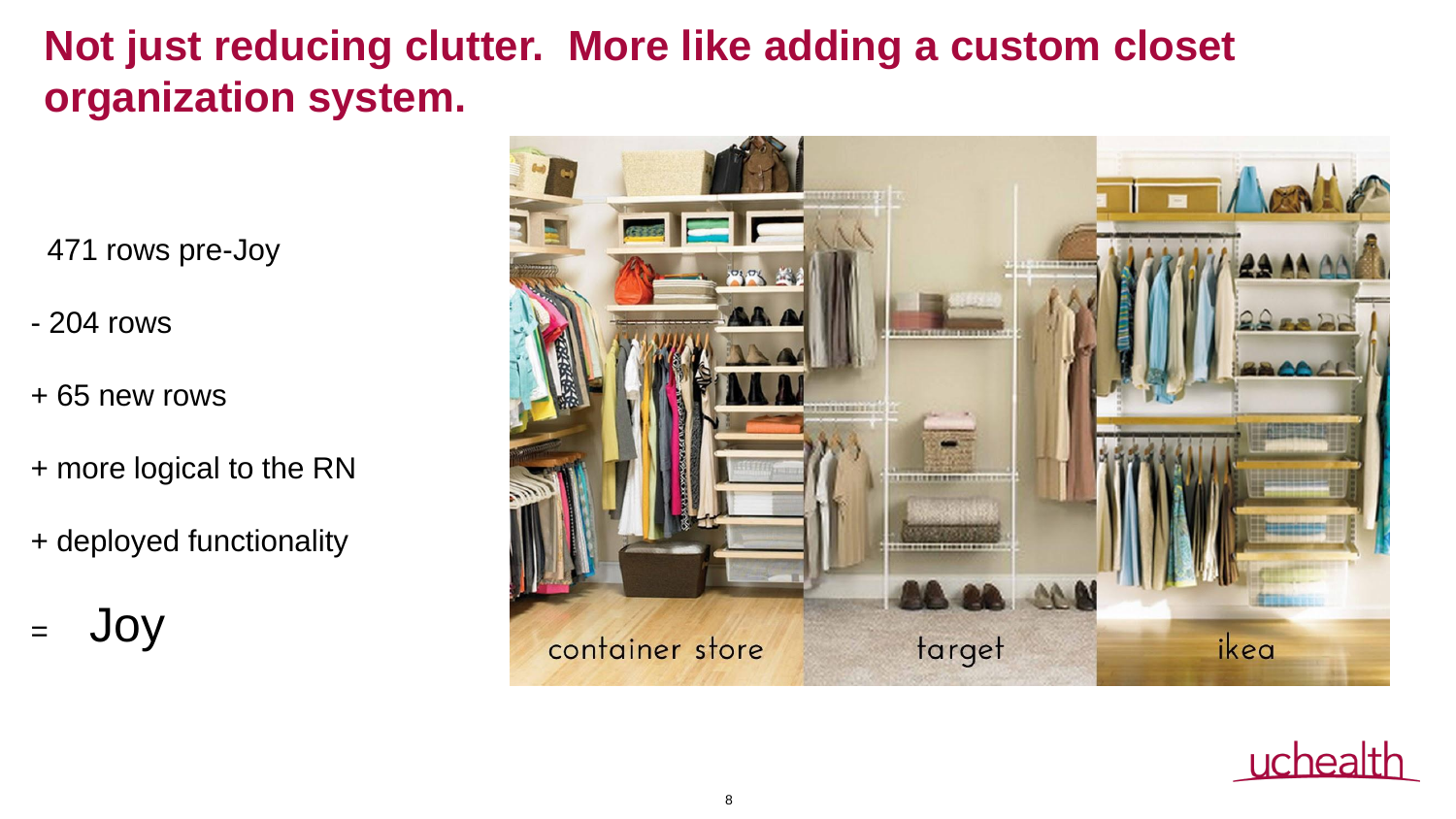## **18 Minutes Saved per 12-hour Shift**

**Before**

**After**

**227 minutes** 

**209 minutes**

#### *Impact of optimizing just two flowsheets*

Exclusions applied to restrict data set to RNs staffing patients. February vs. December 2018 (3 months post live), over 1000 distinct RNs per time period, total of 27,336 shifts observed

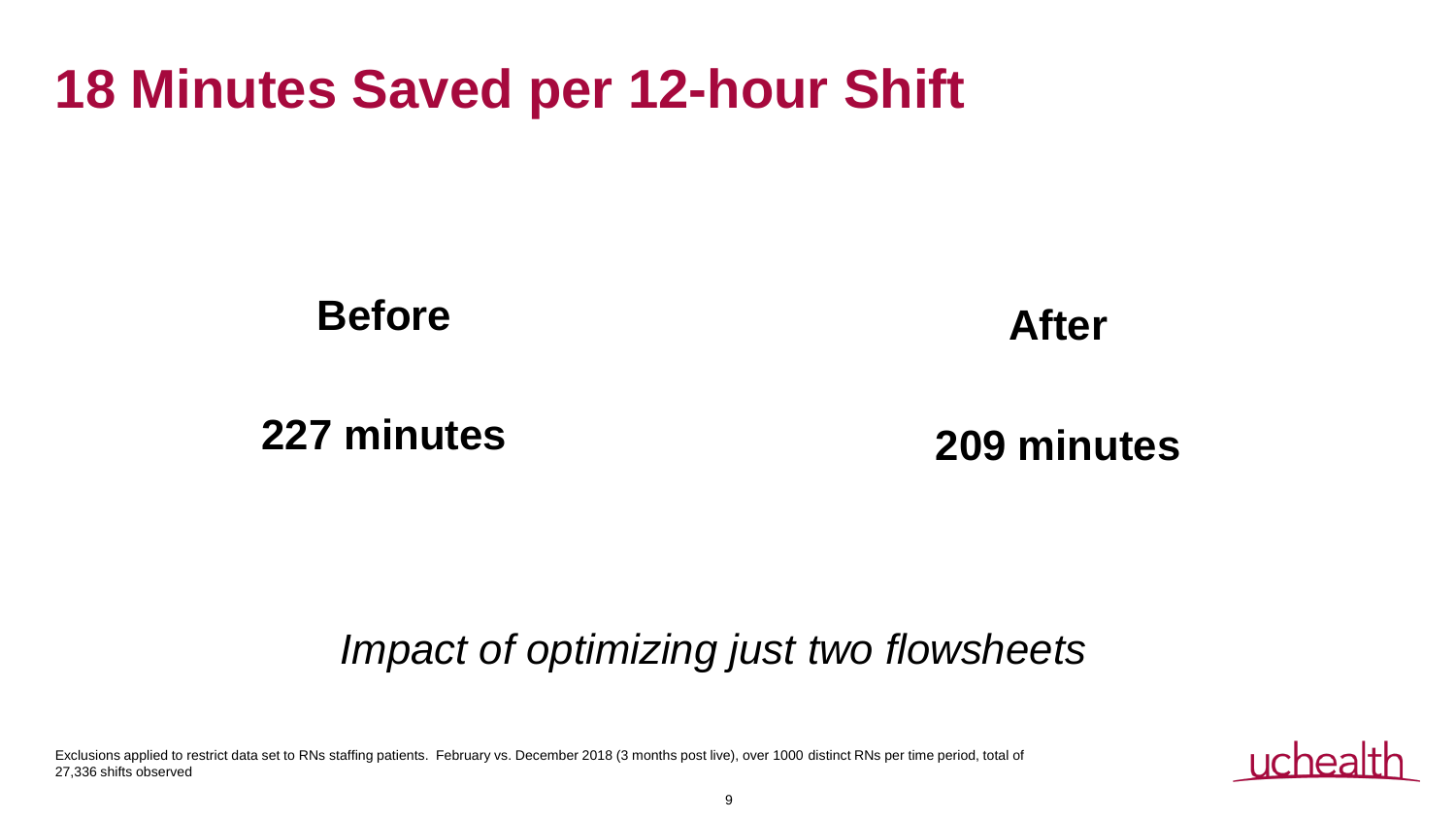

# 46,000+ hours of RN Time (per NEAT)

Worth over \$2 Million

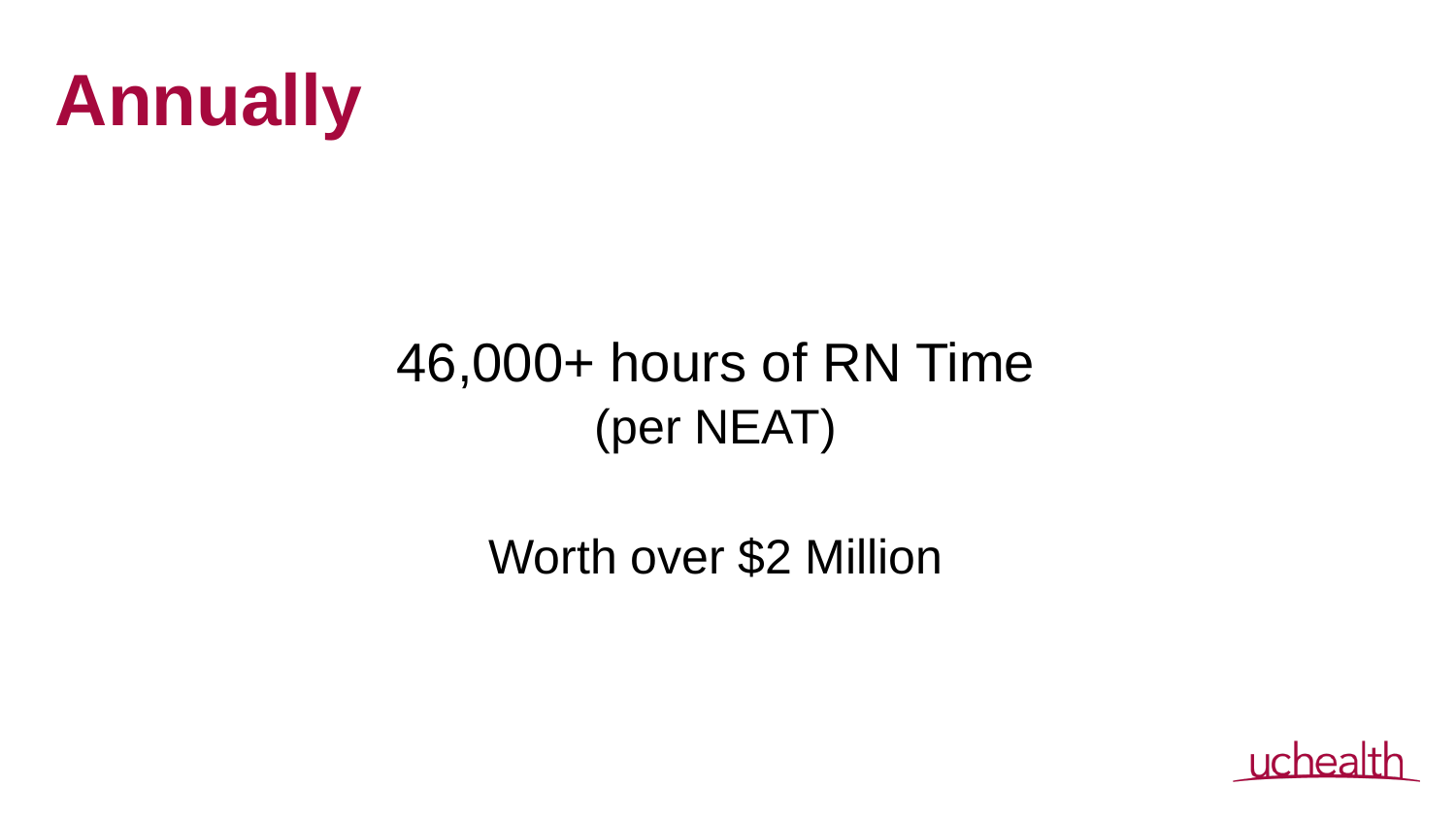#### **Workflow Analyzer Results**

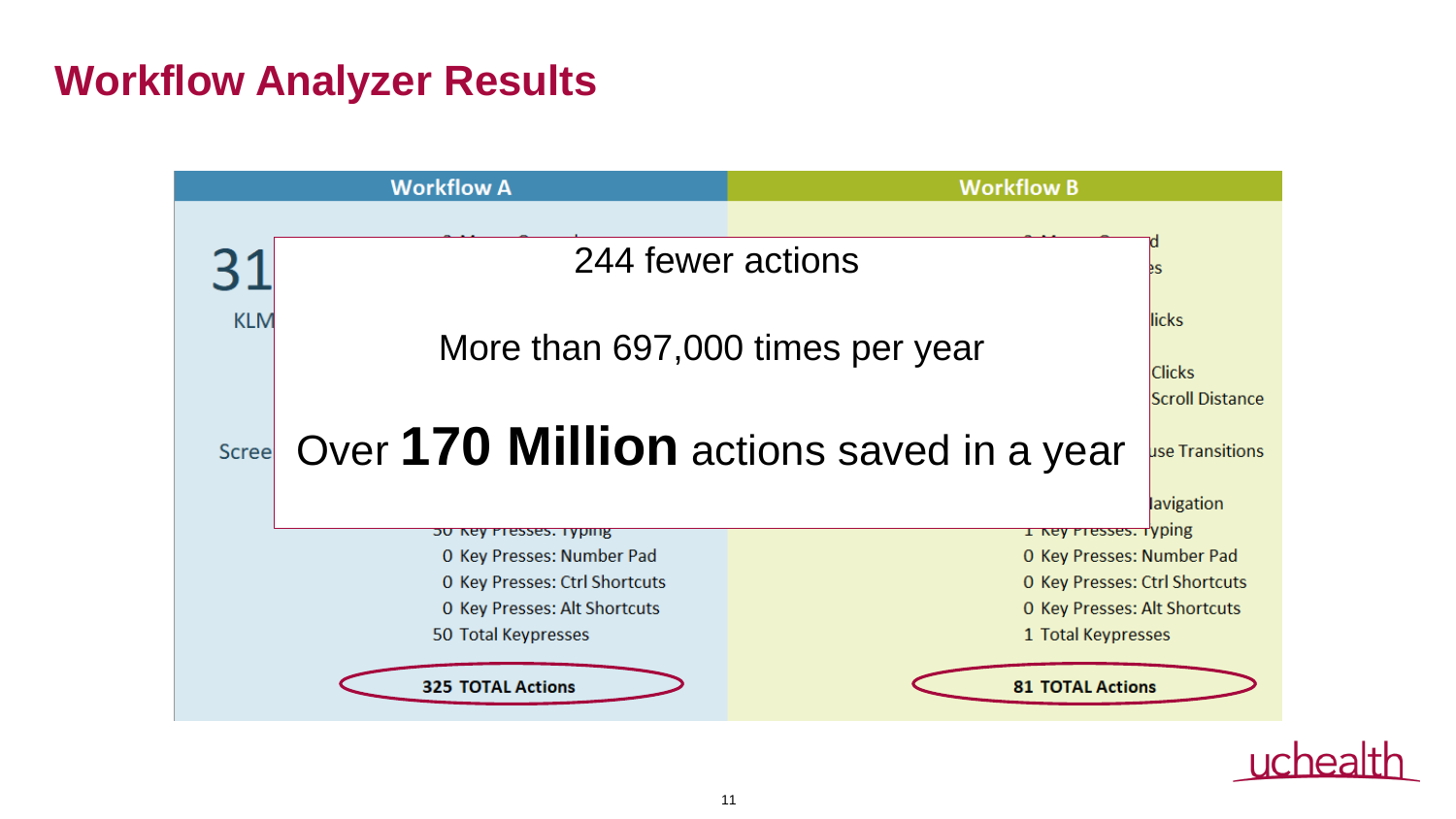# Major Improvement in Nurse Satisfaction NPS





Range: -100 to +100 +50 is excellent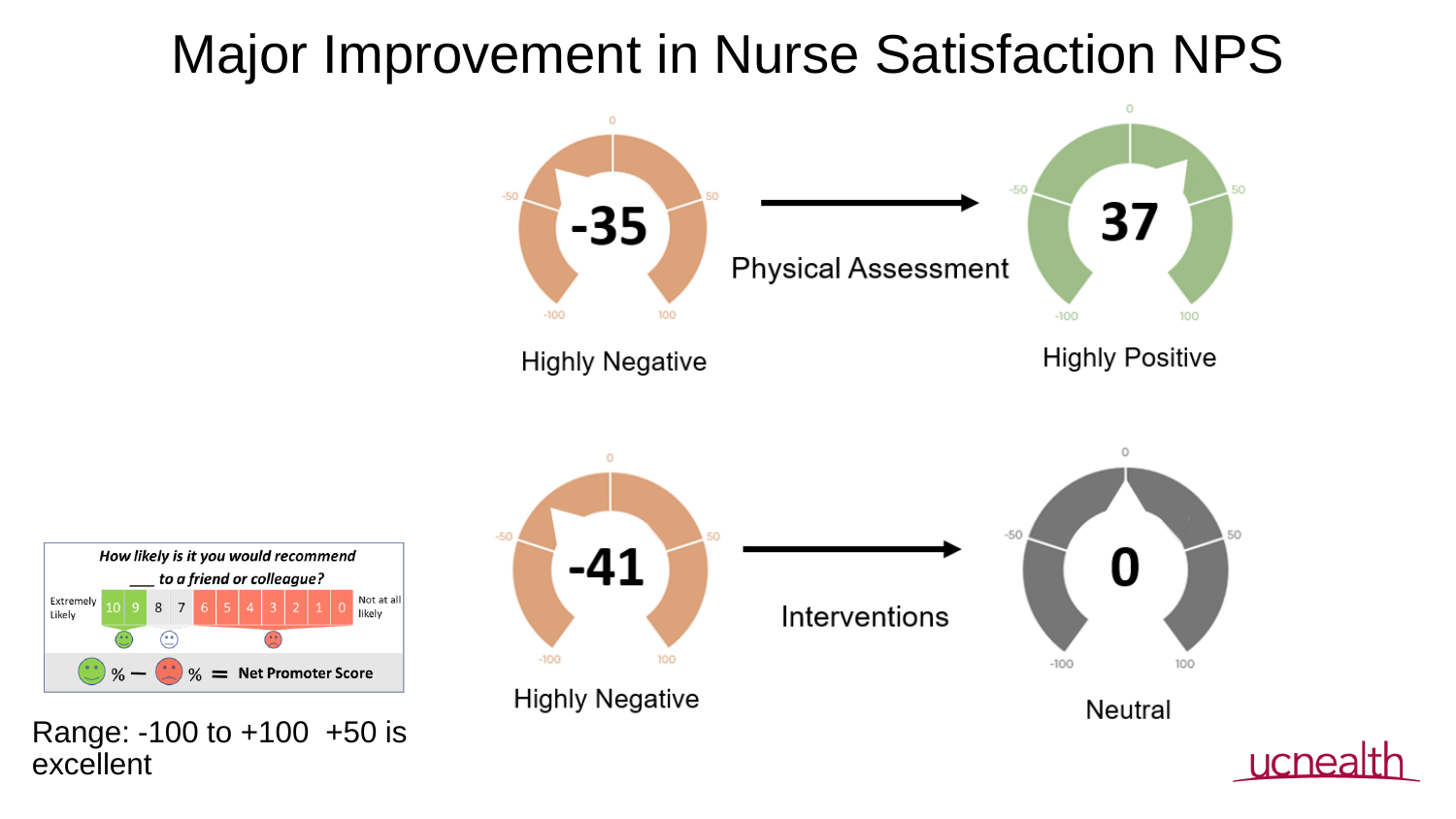### **Project Joy Guiding Principles**

- Documentation accurately captures relevant information about the clinical picture and clinical care
- Practicing clinicians define content
- Maintains patient-centered focus and avoids excessive documentation to keep the time and attention of nurses on the patient, at the bedside
- Regulatory experts evaluate content for compliance to standards
- "If it wasn't documented, it wasn't not done" is a myth and "If it was documented, it might have been done" is the legal reality
- Routine practices and measures defined by policy are not needed in the medical record (e.g., hand washing, standard precaution, routine emotional support and explanations of care processes, documentation of completion of routine care processes such as handoff)
- We will look for an efficient process to allow nursing staff to document that ordered care is being implemented
- We will pursue alternate means to achieve the spirit and letter of requirements without requiring nursing staff to manually enter data
- Information that does not meet any one of the "criteria to keep" (next slide) will be marked for final, higher level review for deletion

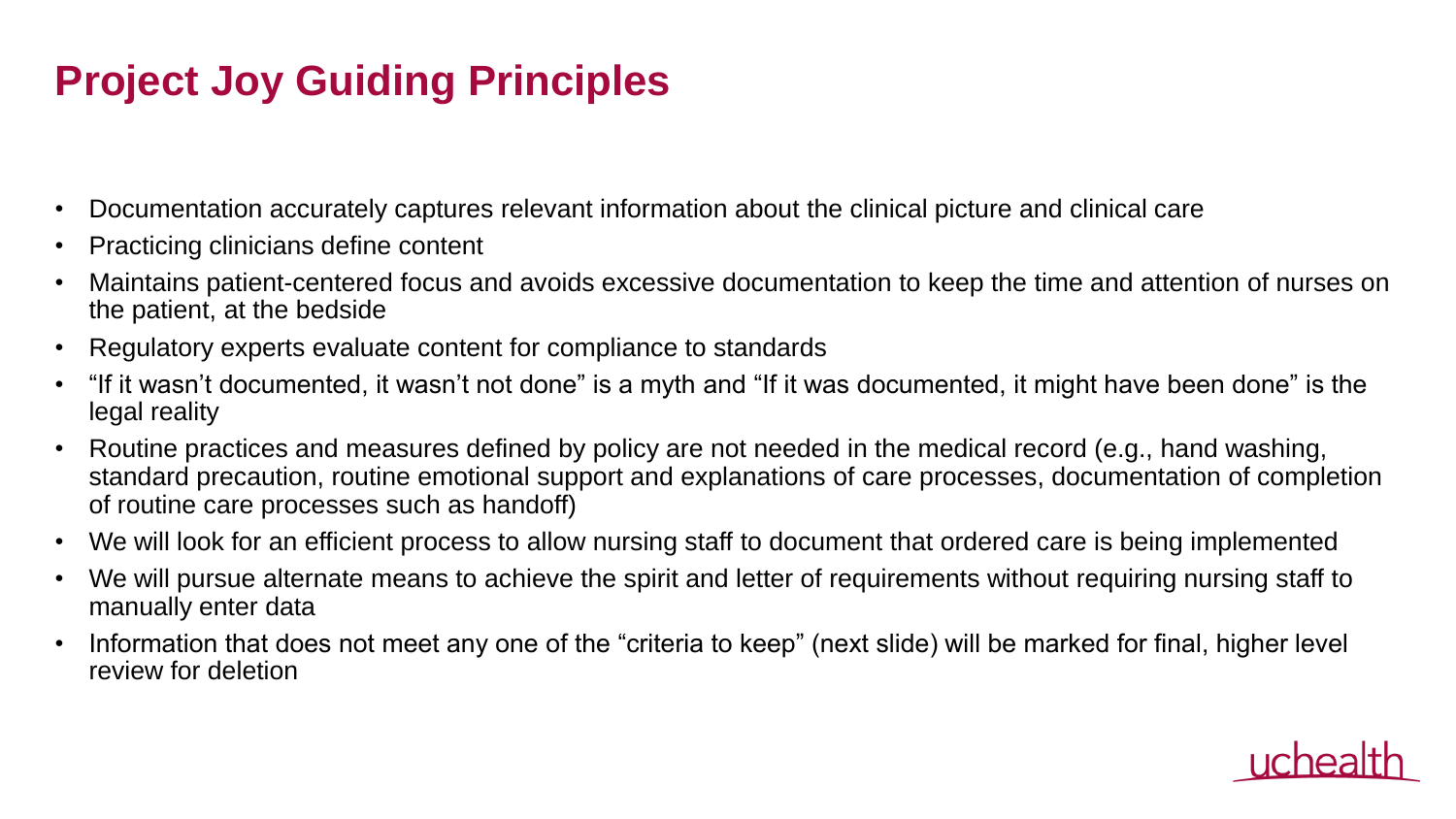#### **Criteria to Keep an Element**

#### **If none of these criteria is met, the element will be identified for a final review for removal from nursing documentation.**

- It is needed to provide care to the patient and is accessed by other care team members and/or by the patient
- Nursing staff collection and entry of the information is the best or only way to capture it
- It is not documented elsewhere in the chart
- It is required by external reporting mandate or regulatory compliance
- It populates the patient header or is pulled into a meaningful, useful, and necessary report
- It triggers a meaningful, useful, and necessary practice alert
- It provides convenience by triggering an action by another care team member, such as consult
- It is required for billing or reimbursement
- It is necessary to document that the patient refused ordered care

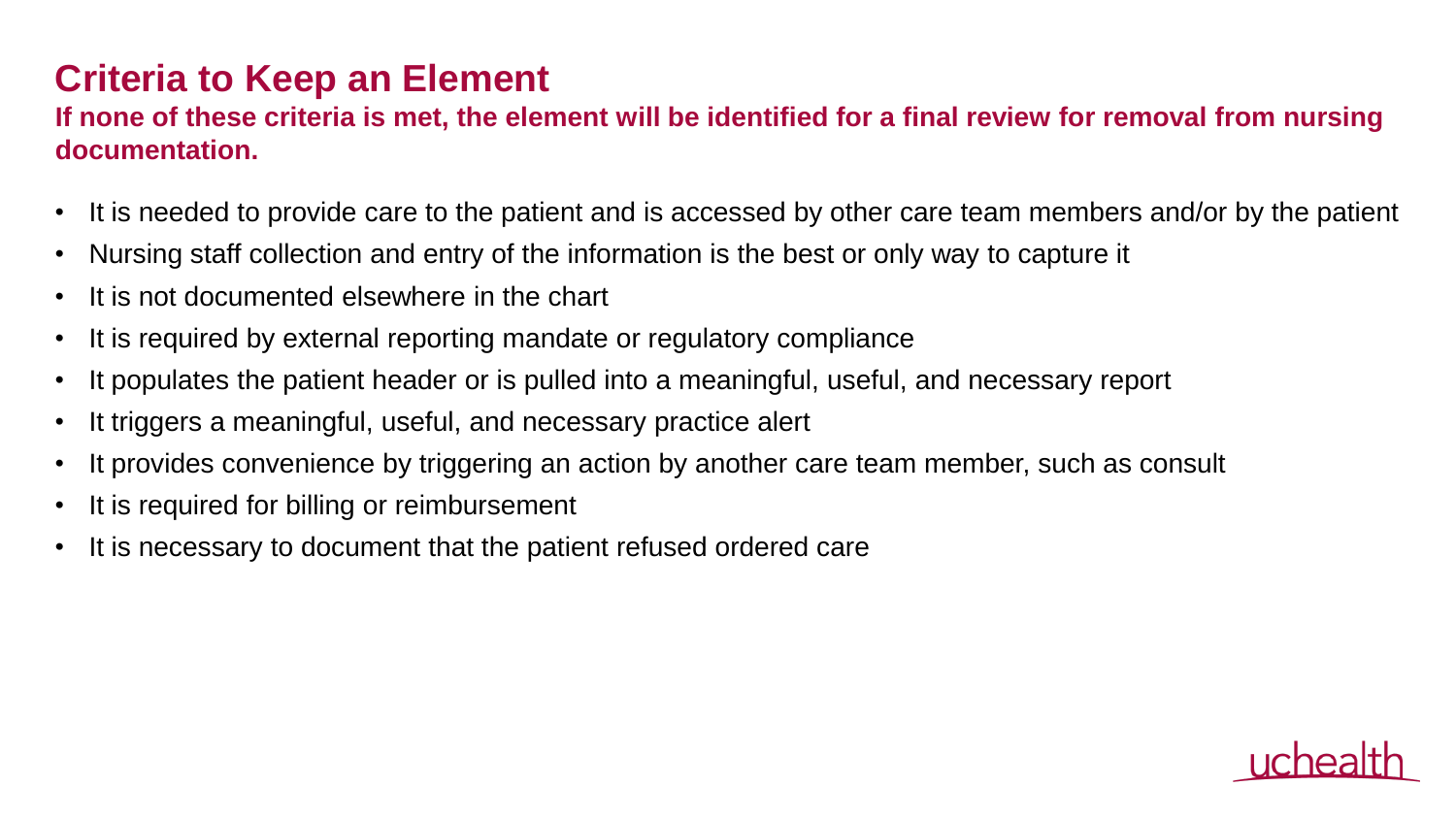



#### **RN Subject Matter Experts / Champions**

**Who?** Clinical RN End Users of Epic and frontline leaders including Educators, Nurse Managers/Associate Nurse Manager, and Clinical Nurse Specialists

**What?** Define content needs for patient care, including team communication needs. Responsibilities include participating in meetings, speaking with staff they represent to include discovery and user testing, providing input into specifications/requirements, defining content, reviewing and providing input on content and design/solution proposals, and voting on proposal acceptance.

**When?** Virtual meetings approximately every other Friday 0800-0900, plus in-person quarterly meetings held in the Metro Denver area.

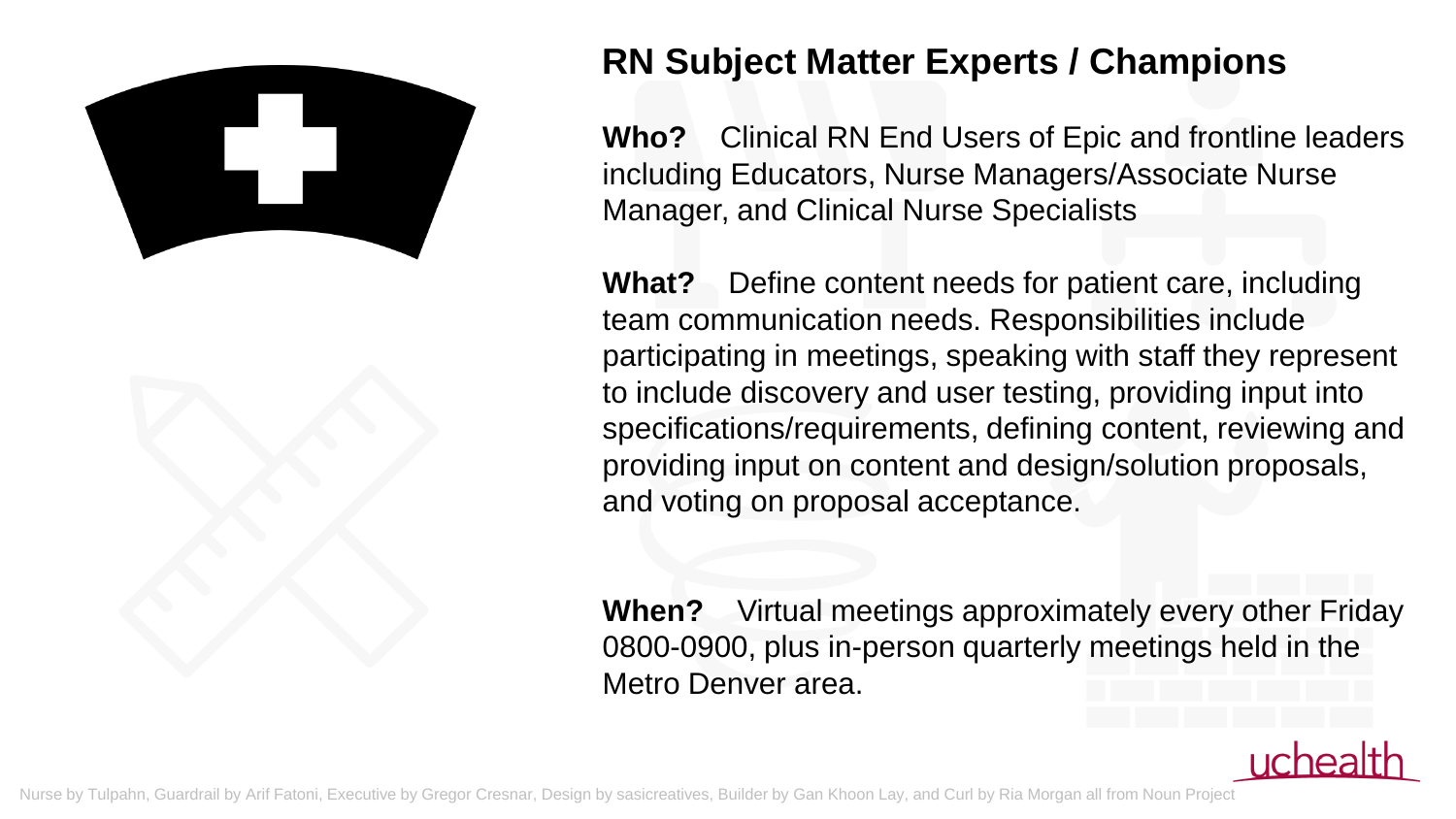# 

#### **Guardrails**

**Who?** Representatives for Legal, Risk, Regulatory Compliance, Care Management, Quality, special programs, Informatics, Epic, Health Information Management, Providers, and Nursing Administration

**What?** Role responsibilities: identify and communicate institutional priorities in discovery and sense making stage to provide guardrails as requirements are defined with Champions; review proposals and decisions for consistency with institutional priorities.

**When?** Meeting participation is PRN for most members of the Guardrail group

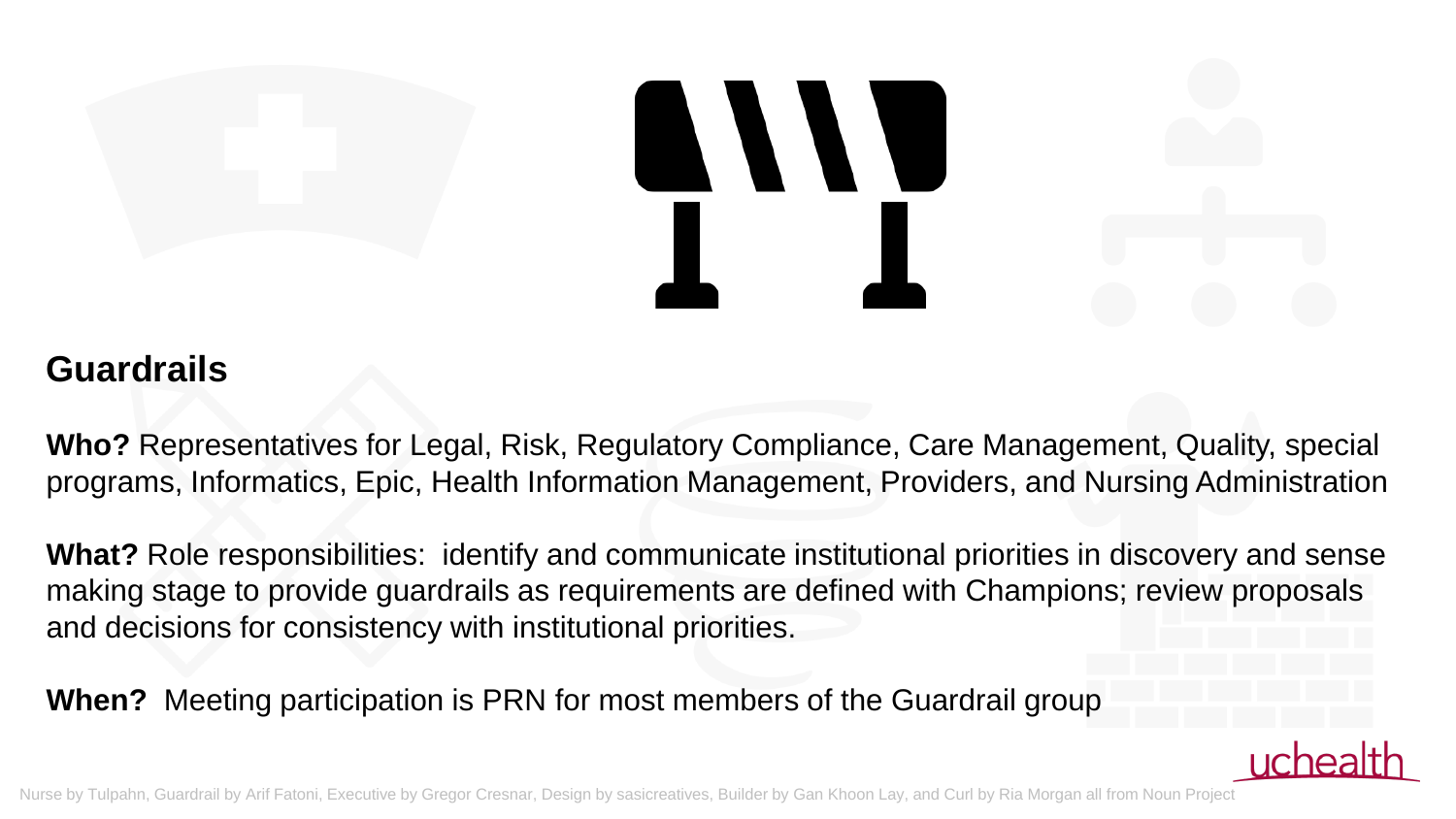#### **Executives**

**Who?** Chief Nursing Executive and the Chief Nursing Officer Council

**What?** Final decision-making authority

**When?** By SBAR memos to CNE and presentations to CNO Council PRN

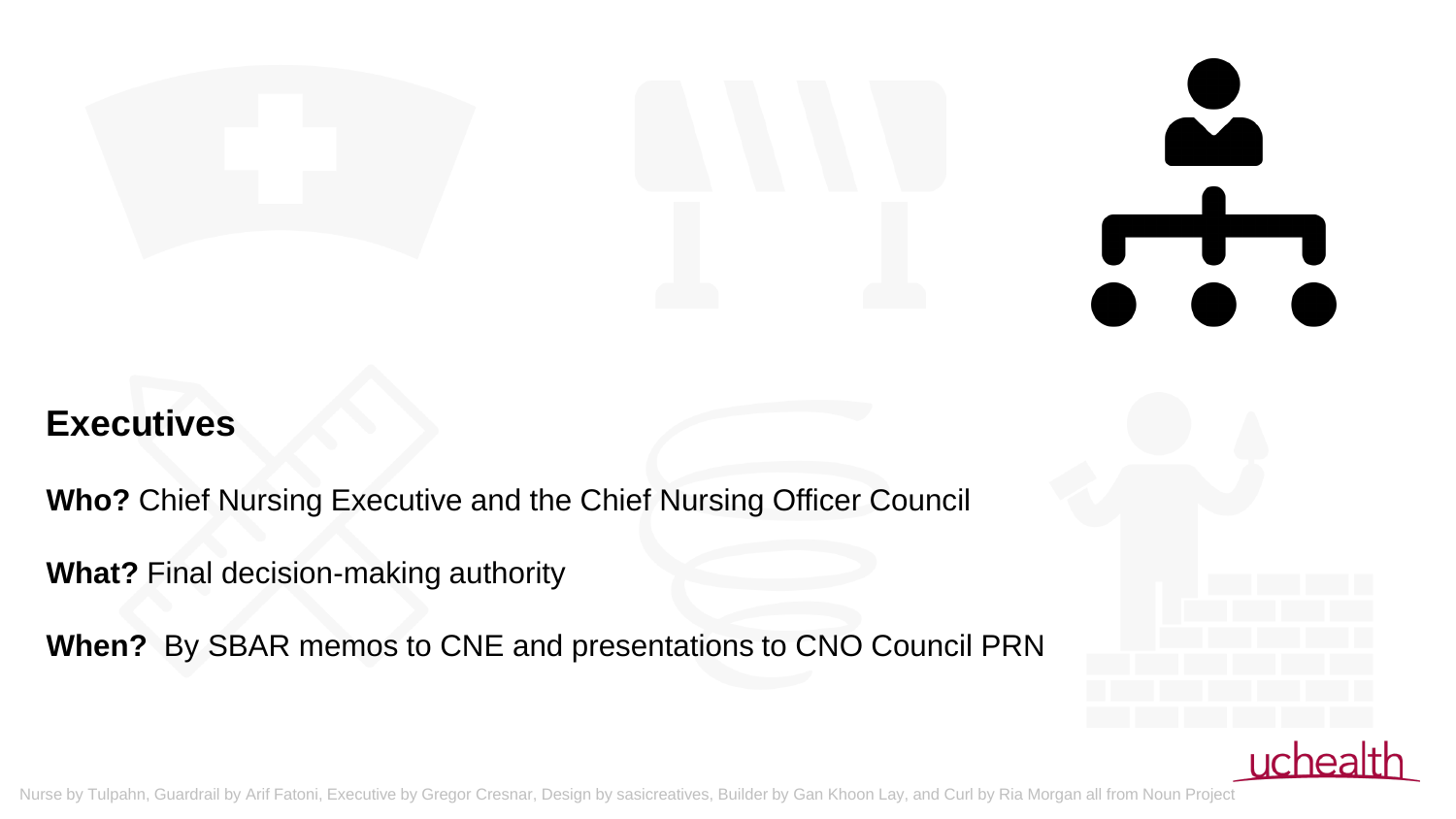

#### **Design Team**

**Who?** Clinical Informaticists and Epic Analysts, with SME support PRN and direction of Senior Director for Clinical Informatics, Alice Pekarek

**What?** Designs proposals for Epic build solutions

**When?** Collaboration through frequent small group meetings scheduled PRN

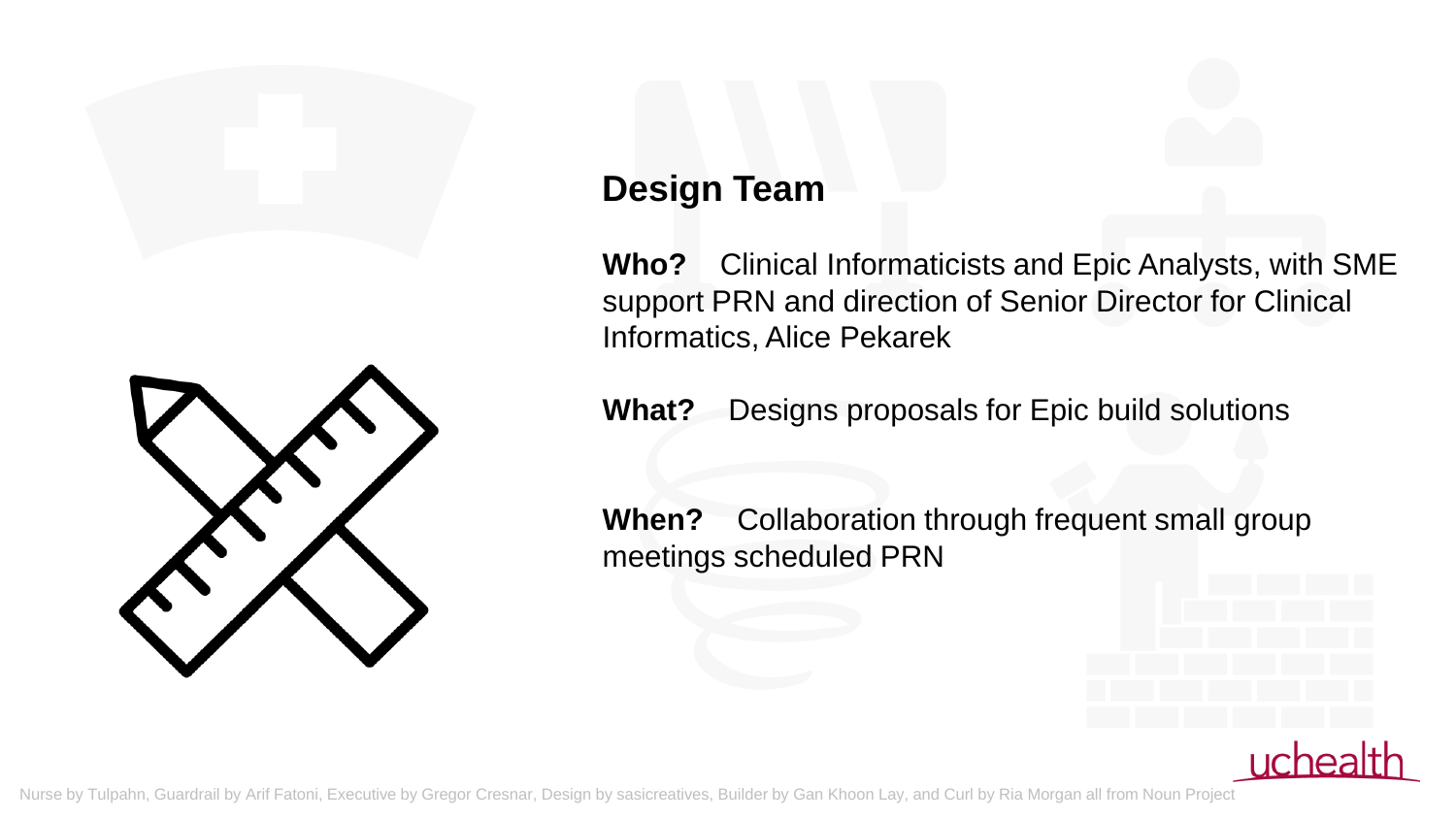#### **Build Team**

**Who?** Epic Analysts under direction of Epic Architect, Sandra Koehler

**What?** Builds approved proposals, solicits feedback for finalization

**When?** PRN